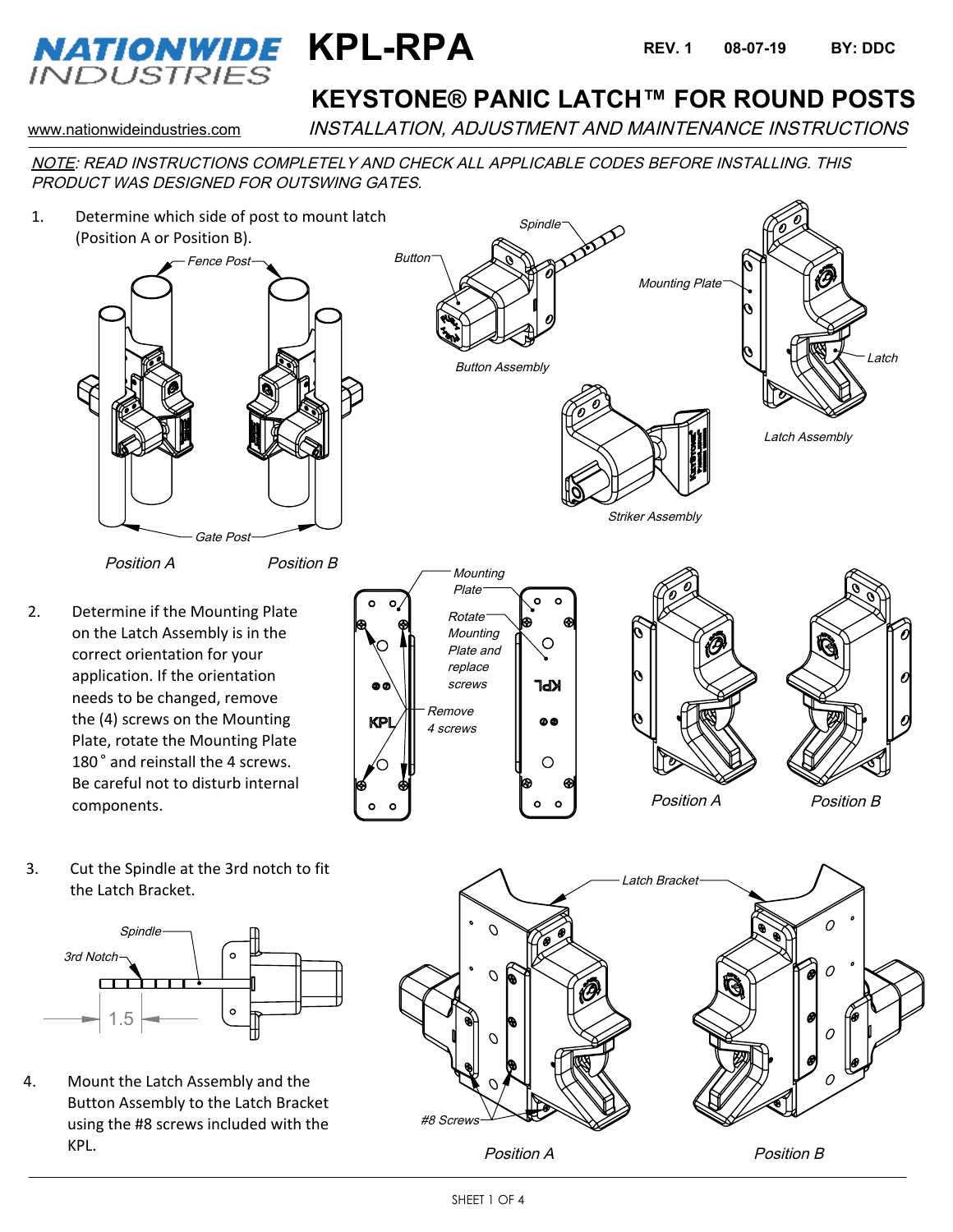



5. Insert the Latch Bracket Hole Plug into the Latch Bracket hole as shown.

#### **KEYSTONE® PANIC LATCH™ FOR ROUND POSTS**

www.nationwideindustries.com INSTALLATION, ADJUSTMENT AND MAINTENANCE INSTRUCTIONS



- 6. Mount the Latch Bracket to the Fence Post using the #10 screws included with the KPL-RPA. Test the Button Assembly by pushing the button. The latch plate in the Latch Assembly should retract when the button is pressed, and lower when the button is released.
- 7. Hold the Striker together with the Striker Bracket as shown, and determine the proper mounting position on the Gate Post by aligning the Keeper with the Latch. Mark the position of the Striker Bracket. Adjust the Striker Bar horizontally with the Adjustment Screw using a flat head screwdriver so the Striker Bar is centered in the Latch. DO NOT USE POWER TOOLS FOR ADJUSTMENT.

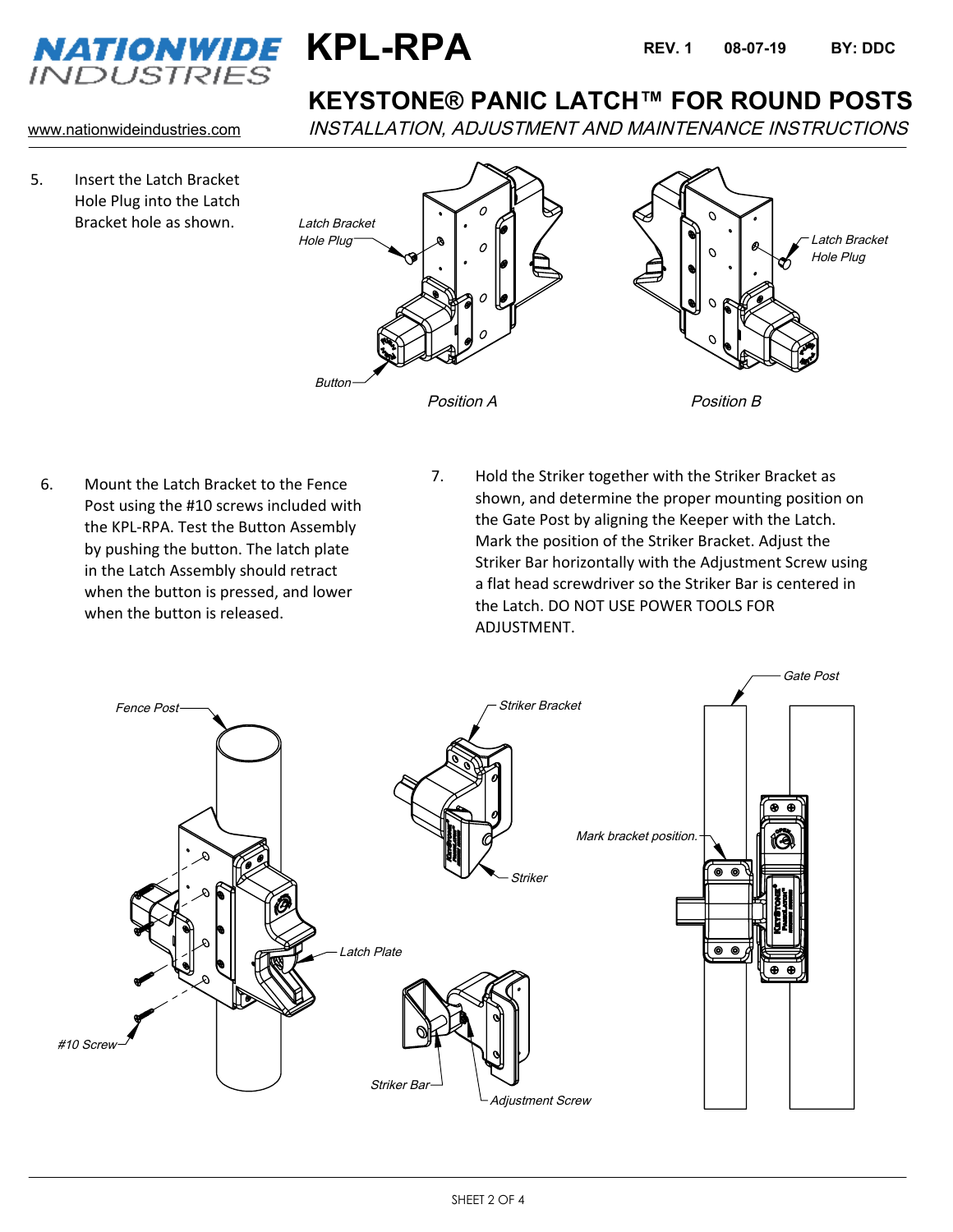

## **KEYSTONE® PANIC LATCH™ FOR ROUND POSTS**

www.nationwideindustries.com INSTALLATION, ADJUSTMENT AND MAINTENANCE INSTRUCTIONS

- 8. Set aside the Striker. Mount the Striker Bracket at the position determined in Step 7 using the #10 screws included with the KPL-RPA.
- 9. Attach the Striker to the Striker Bracket using the #8 screws included with the KPL.



- 10. Test the key. Insert the key into the Lock Cylinder of the Latch Assembly and turn clockwise until the key stops. The Latch Plate should retract. Turn the key back (counterclockwise) to the vertical position. The Latch Plate should return to the lower position.
- 11. Test the Button Assembly. Pressing the button should release the Striker Assembly and allow the gate to be opened.